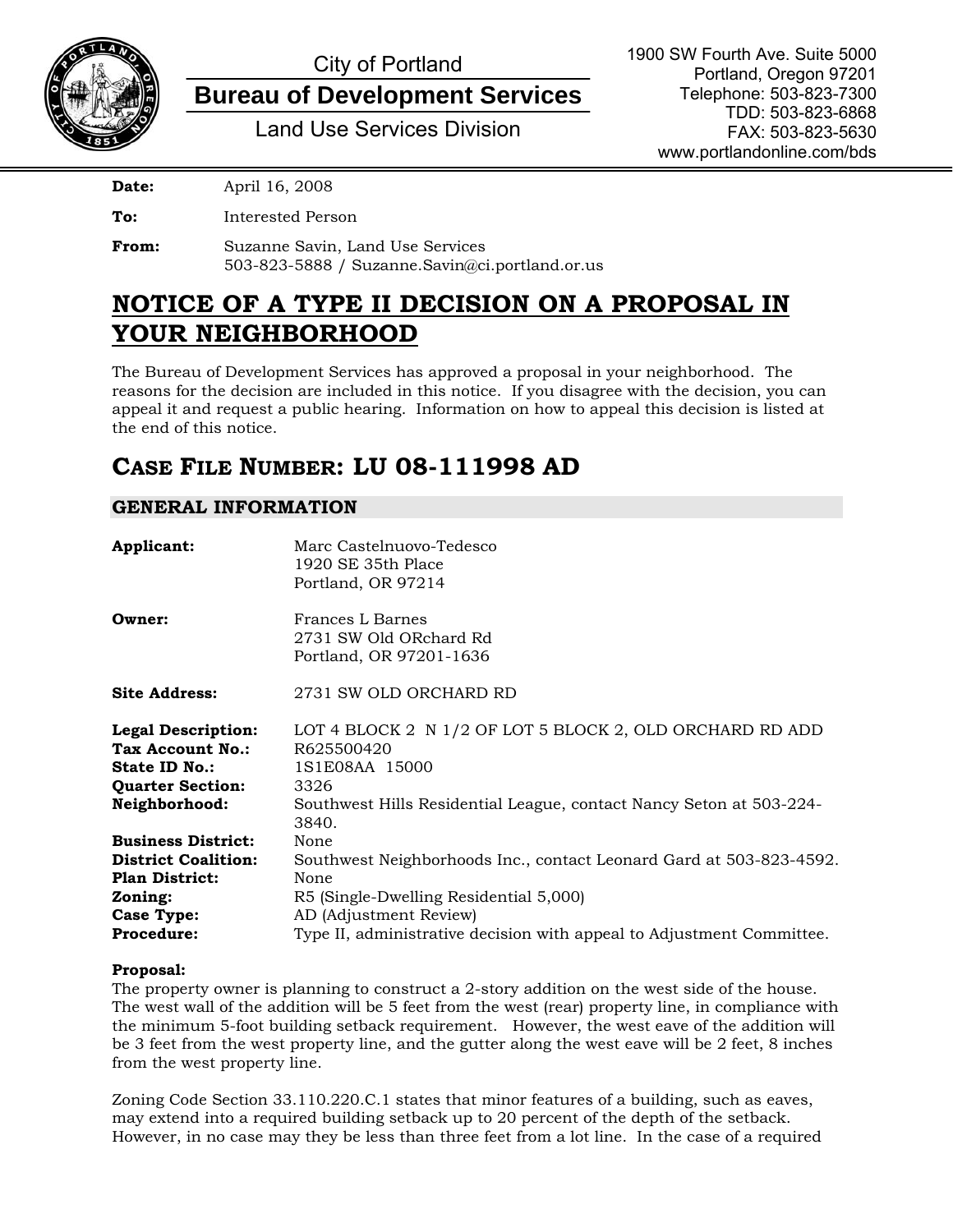5-foot building setback, the allowed 20 percent eave extension would be 1 foot into the setback, which would be 4 feet from the property line.

The applicant is requesting an Adjustment to Section 33.110.220.C.1, to allow the west eave of the addition, and the gutter along the west eave, to be set back 3 feet and 2 feet, 8 inches, respectively, from the west property line, rather than 4 feet as required.

#### **Relevant Approval Criteria:**

In order to be approved, this proposal must comply with the approval criteria of Title 33. The relevant approval criteria are the Adjustment Approval Criteria of Section 33.805.040.A – F.

## **ANALYSIS**

**Site and Vicinity:** The site is located on the west side of SW Old Orchard Road, approximately 185 feet south of the intersection of SW Old Orchard Road and SW Patton Road, and is approximately 7,350 square feet in size. The site contains a single-dwelling residence, built in 1925.

To the north, east, south, and west of the site are R5-zoned properties that are developed with single-dwelling residences, on lots varying in size from approximately 48,000 square feet to approximately 4,900 square feet.

**Zoning:** The site is zoned R5, Single-Dwelling Residential 5,000. The single-dwelling zones are intended to preserve land for housing and to provide housing opportunities for individual households. The zones implement the comprehensive plan policies and designations for singledwelling housing.

**Land Use History:** City records indicate there are no prior land use reviews for this site.

**Agency Review:** A "Notice of Proposal in Your Neighborhood" was mailed **March 21, 2008**. The following Bureaus have responded with no issues or concerns:

- Bureau of Transportation Engineering
- Water Bureau
- Fire Bureau
- Bureau of Parks-Forestry Division

The Bureau of Environmental Services (BES) responded that BES does not object to the requested adjustment. The applicant should be aware that the proposed development will be subject to BES standards and requirements at the time of permit review. The applicant may contact BES staff with any questions. (Exhibit E-1)

The Life/Safety Plan Review Section of BDS responded that based on the information provided, there appears to be no conflicts between the proposal and applicable building codes. Eaves less than three feet to a property line must be protected on the underside as required for onehour fire-rated construction. (Exhibit E-2)

The Site Development Review Section of BDS responded that the proposed addition is roughly a combined 1,400 square feet in area, therefore water quality and flow control of the runoff for this new impervious area must be achieved. The soils in this area, combined with the slope of the property and the limited pervious area that would remain, all require a flow-through planter, approximately 75 square feet in area, to be installed. For the planter to be installed, the condition and capacity of the existing stormwater pipes will need assessment. The plumbing records show that 3" terra cotta pipes were installed in 1925 as rain drains running around the perimeter of the building. Terra cotta piping is not an approved pipe material to be under or within 2 feet of any building or structure per the Oregon Plumbing Specialty Code. Replacing a portion of this piping with Schedule 40 grade ABS or PVC piping or cast iron piping will be required prior to building permit approval. In addition, 3-inch pipes are only used for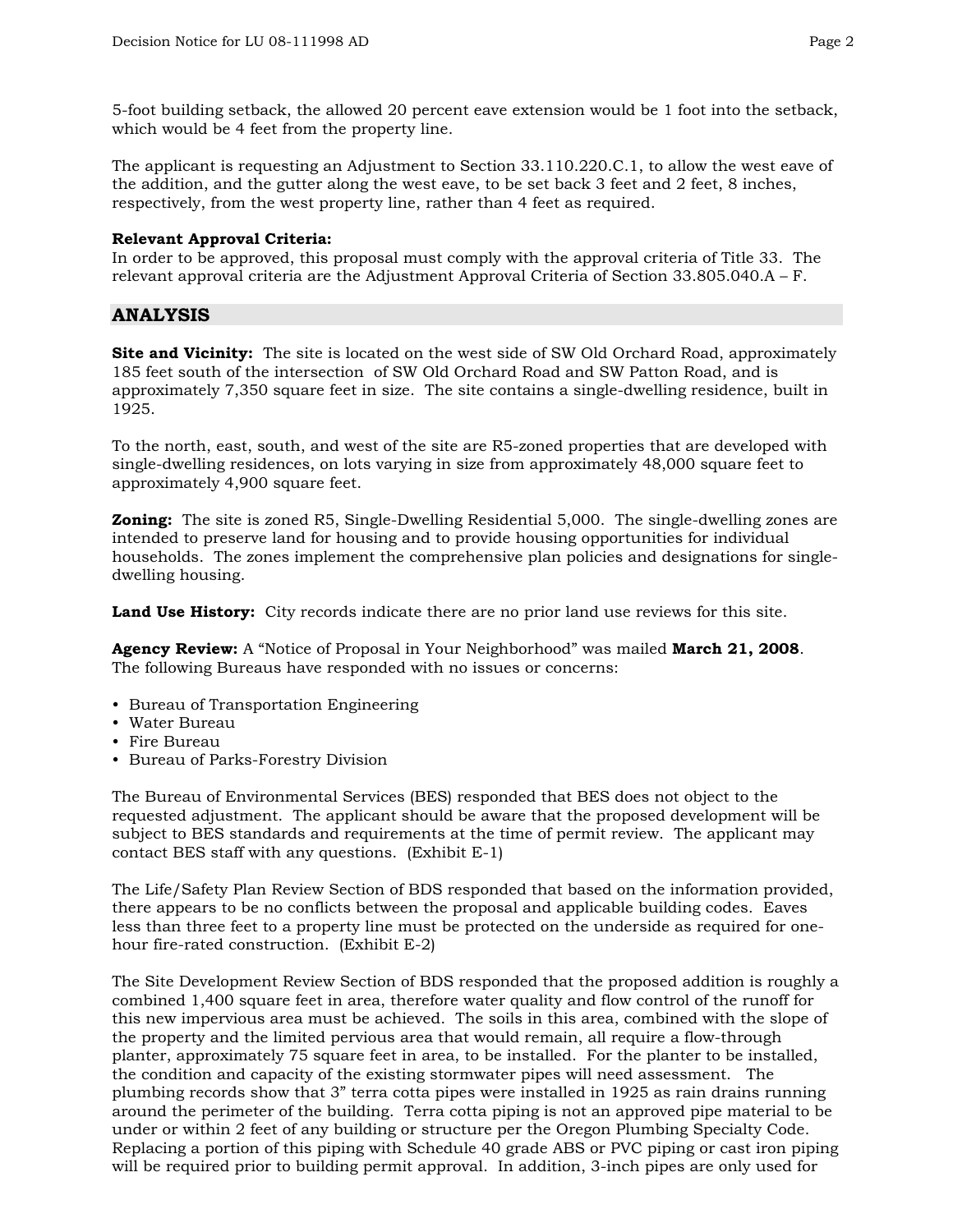1500 square feet or less of impervious area and the house with addition will exceed this, thus requiring an increase to at least 4-inch diameter piping for all piping with anticipated additions of stormwater. Furthermore, the proposed roof lines will direct stormwater to the north, where the only connection to the sewer is on the NE corner and was no longer visible at a recent site visit. Site Development will require an approvable stormwater management plan, and evidence that stormwater can be run from this side of the addition(s) and will likely require new rain drain piping on the entire north side. (Exhibit E-3)

*Staff:* Staff discussed the above response with Site Development. Site Development staff clarified that the applicant will be required to address the concerns and issues described in Site Development's response prior to issuance of a building permit for the proposed addition.

**Neighborhood Review:** A Notice of Proposal in Your Neighborhood was mailed on March 21, 2008. No written responses have been received from either the Neighborhood Association or notified property owners in response to the proposal.

## **ZONING CODE APPROVAL CRITERIA**

#### **33.805.010 Purpose of Adjustments**

The regulations of the zoning code are designed to implement the goals and policies of the Comprehensive Plan. These regulations apply city-wide, but because of the city's diversity, some sites are difficult to develop in compliance with the regulations. The adjustment review process provides a mechanism by which the regulations in the zoning code may be modified if the proposed development continues to meet the intended purpose of those regulations. Adjustments may also be used when strict application of the zoning code's regulations would preclude all use of a site. Adjustment reviews provide flexibility for unusual situations and allow for alternative ways to meet the purposes of the code, while allowing the zoning code to continue to provide certainty and rapid processing for land use applications.

#### **33.805.040 Approval Criteria**

Adjustment requests will be approved if the review body finds that the applicant has shown that approval criteria A. through F., below, have been met.

**A.** Granting the adjustment will equally or better meet the purpose of the regulation to be modified; and

**Findings:** The purpose of the building setback regulations, per Section 33.110.220.A,  $iS$ :

The setback regulations for buildings and garage entrances serve several purposes:

- They maintain light, air, separation for fire protection, and access for fire fighting;
- They reflect the general building scale and placement of houses in the city's neighborhoods;
- They promote a reasonable physical relationship between residences;
- They promote options for privacy for neighboring properties;
- They require larger front setbacks than side and rear setbacks to promote open, visually pleasing front yards;
- They provide adequate flexibility to site a building so that it may be compatible with the neighborhood, fit the topography of the site, allow for required outdoor areas, and allow for architectural diversity; and
- They provide room for a car to park in front of a garage door without overhanging the street or sidewalk, and they enhance driver visibility when backing onto the street.

The applicant is requesting an adjustment to the setback regulations to allow the west eave of the proposed residential addition, and the gutter along the west eave, to be set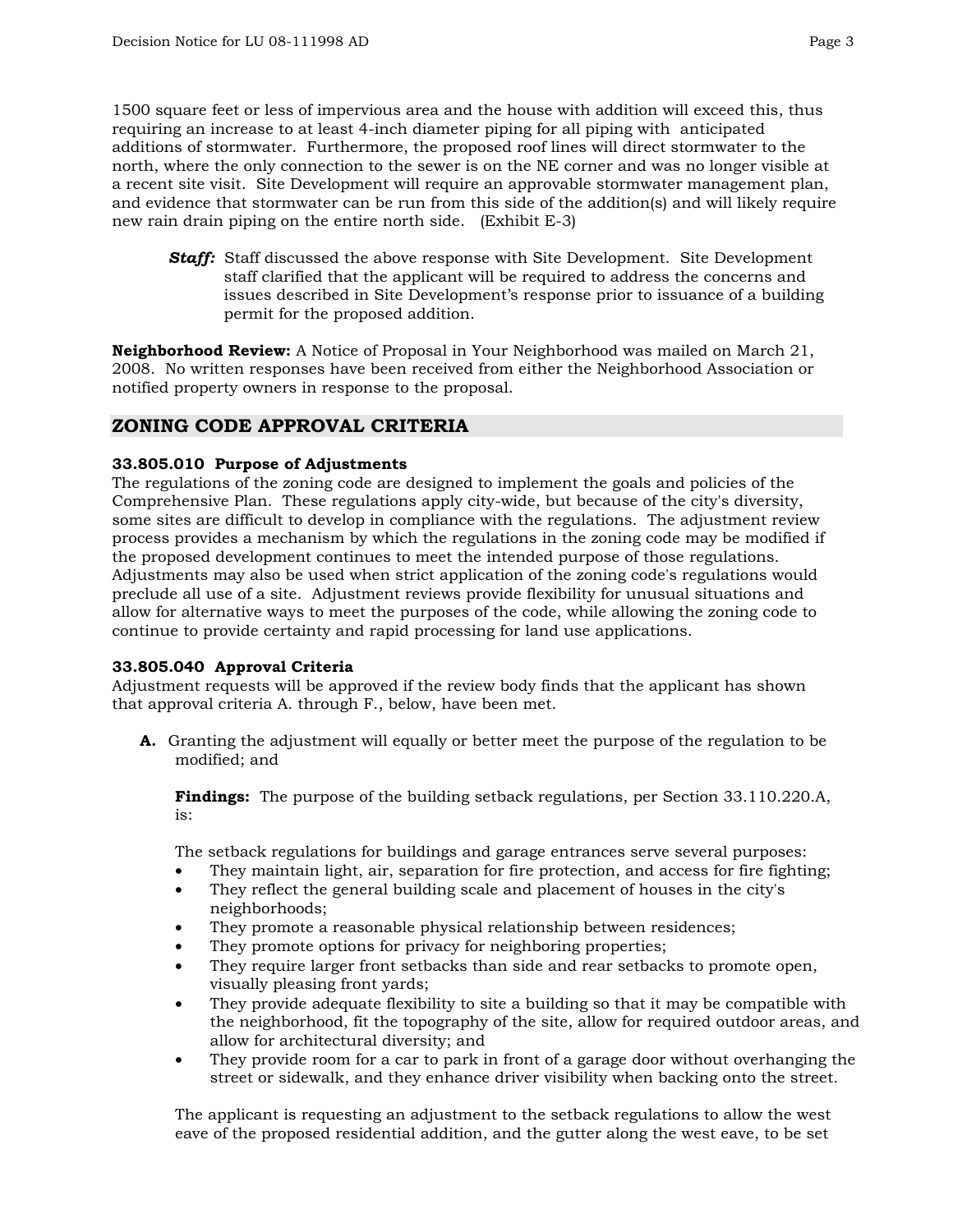back 3 feet and 2 feet, 8 inches, respectively, from the west property line, rather than 4 feet as required.

The applicant states that the adjustment will equally meet the purpose of the setback regulation for the following reasons:

- The height of the proposed addition (approximately 20 feet, 8 inches) is well below the allowable 30-foot maximum, to make it compatible with the existing context of the neighborhood and to minimize impacts to the neighbors. We have used a compact floor system for the first floor, and we have used a low plate height (7'-9") in combination with a vaulted ceiling on the second level to make the building as low as possible. Thus, light and air have been maintained, the physical relationship between the proposed addition and other residences is reasonable, and the addition reflects the general building scale and placement of houses in the neighborhood.
- The closest residential structure to the west is more than 50 feet southwest of the proposed addition. Due to the large separation distance, the proposed location of the west eave will maintain light, air, and a reasonable physical relationship with the closest residential structure to the west.
- The building's west eave location, at 3 feet from the property line, will allow fire safety to be maintained.
- Access for fire-fighting has not been compromised, as the full 5-foot building setbacks (for the addition's walls) have been met or exceeded on all sides of the addition.
- To promote privacy and minimize impacts to the neighbors to the north and west, primary living spaces in the proposed addition have been grouped toward the south of the addition, and primary window exposures overlook the owner's own garden.

Staff concurs with the applicant's findings. This criterion is met.

**B.** If in a residential zone, the proposal will not significantly detract from the livability or appearance of the residential area, or if in an OS, C, E, or I zone, the proposal will be consistent with the classifications of the adjacent streets and the desired character of the area; and

**Findings:** The site is within a residential zone. The applicant states that the adjustment will not significantly detract from the livability or appearance of the residential area for the following reasons:

- The scale of the house on the site, with the proposed addition, is consistent with the scale of dwellings on surrounding properties.
- The site abuts a single, 1.1-acre property to the west. The dwelling on that abutting property is offset to the south, and is located on a slope well above the site. The distance between the proposed addition and the dwelling on the abutting property to the west exceeds 50 feet, so the increased 1-foot eave extension on the west side of the addition will not affect the property to the west significantly.
- The proposed addition is sympathetic to the existing topography of the site.

Staff concurs with the applicant's findings and notes further that the proposed addition's west eave and west wall will not be visible from SW Old Orchard Road. This criterion is met.

**C.** If more than one adjustment is being requested, the cumulative effect of the adjustments results in a project which is still consistent with the overall purpose of the zone; and

**Findings:** Only one adjustment is being requested. Therefore, this criterion is not applicable.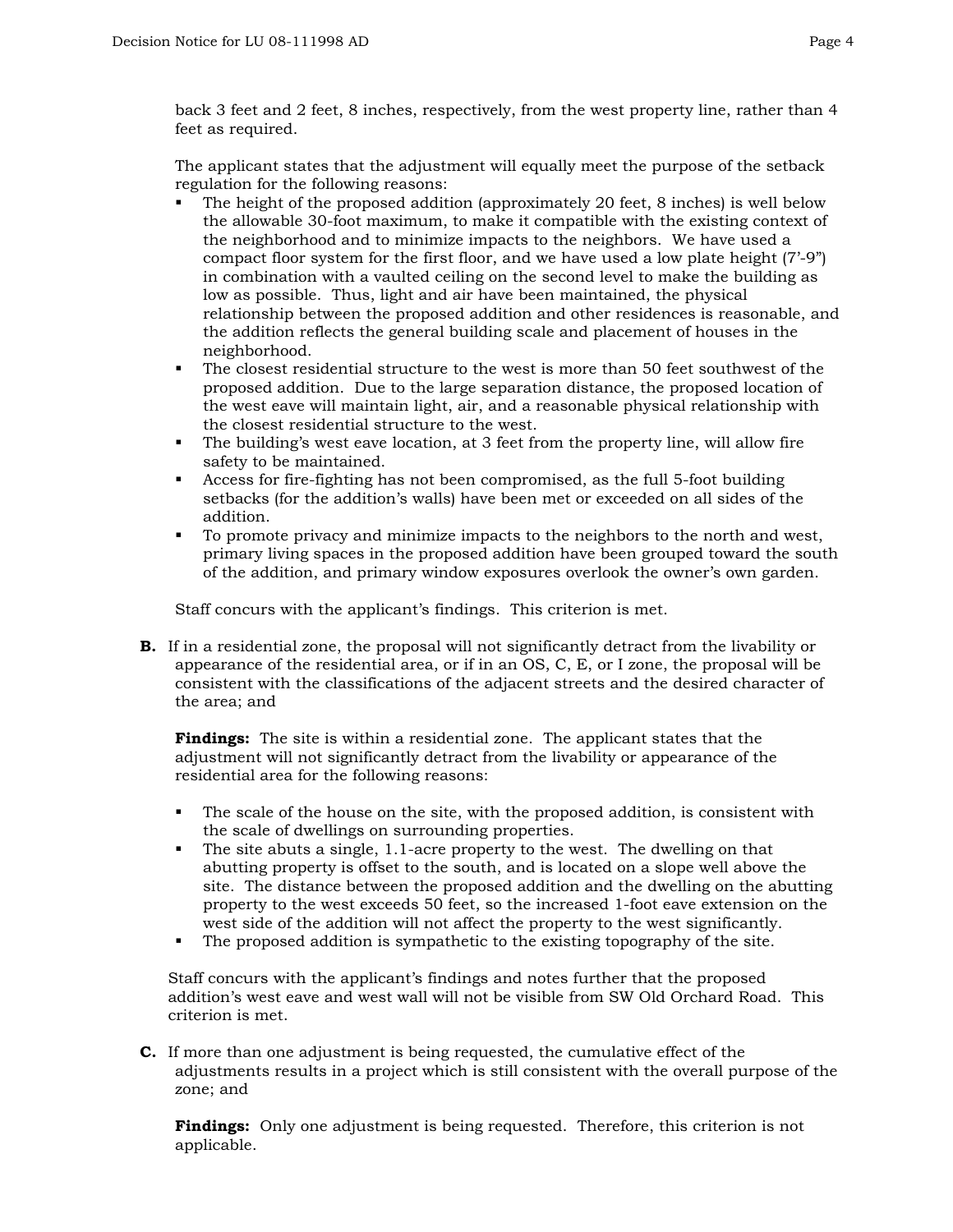**D.** City-designated scenic resources and historic resources are preserved; and

**Findings:** There are no city-designated scenic or historic resources on the site. Therefore, this criterion is not applicable.

**E.** Any impacts resulting from the adjustment are mitigated to the extent practical; and

**Findings:** No impacts are expected to result from the adjustment, so no mitigation is warranted. This criterion is not applicable.

**F.** If in an environmental zone, the proposal has as few significant detrimental environmental impacts on the resource and resource values as is practicable.

**Findings:** The site is not in an environmental zone, therefore this criterion is not applicable.

#### **DEVELOPMENT STANDARDS**

Unless specifically required in the approval criteria listed above, this proposal does not have to meet the development standards in order to be approved during this review process. The plans submitted for a building or zoning permit must demonstrate that all development standards of Title 33 can be met, or have received an Adjustment or Modification via a land use review prior to the approval of a building or zoning permit.

#### **CONCLUSIONS**

The applicant has requested an adjustment to allow the west eave of a proposed residential addition, and the gutter along the west eave, to be set back 3 feet and 2 feet, 8 inches, respectively, from the west property line. The applicant has submitted information to demonstrate that the adjustment request complies with the Adjustment Approval Criteria. Therefore, this adjustment can be approved, per the submitted site plan and elevations. Approval of building permits is still required, after the decision is final and has been recorded with Multnomah County.

#### **ADMINISTRATIVE DECISION**

Approval of:

An Adjustment to Section 33.110.220.C.1, to allow the west eave of the proposed residential addition, and the gutter along the west eave, to be set back 3 feet and 2 feet, 8 inches, respectively, from the west property line,

per the approved site plan, Exhibits C-1, signed and dated April 14, 2008, subject to the following conditions:

A. As part of the building permit application submittal, each of the 4 required site plans and any additional drawings must reflect the information and design approved by this land use review as indicated in Exhibit C.1. The sheets on which this information appears must be labeled, "Proposal and design as approved in Case File # LU 08-111998 AD."

Decision rendered by:  $\bigcup$ By authority of the Director of the Bureau of Development Services

**Decision mailed: April 16, 2008**

**Staff Planner: Suzanne Savin**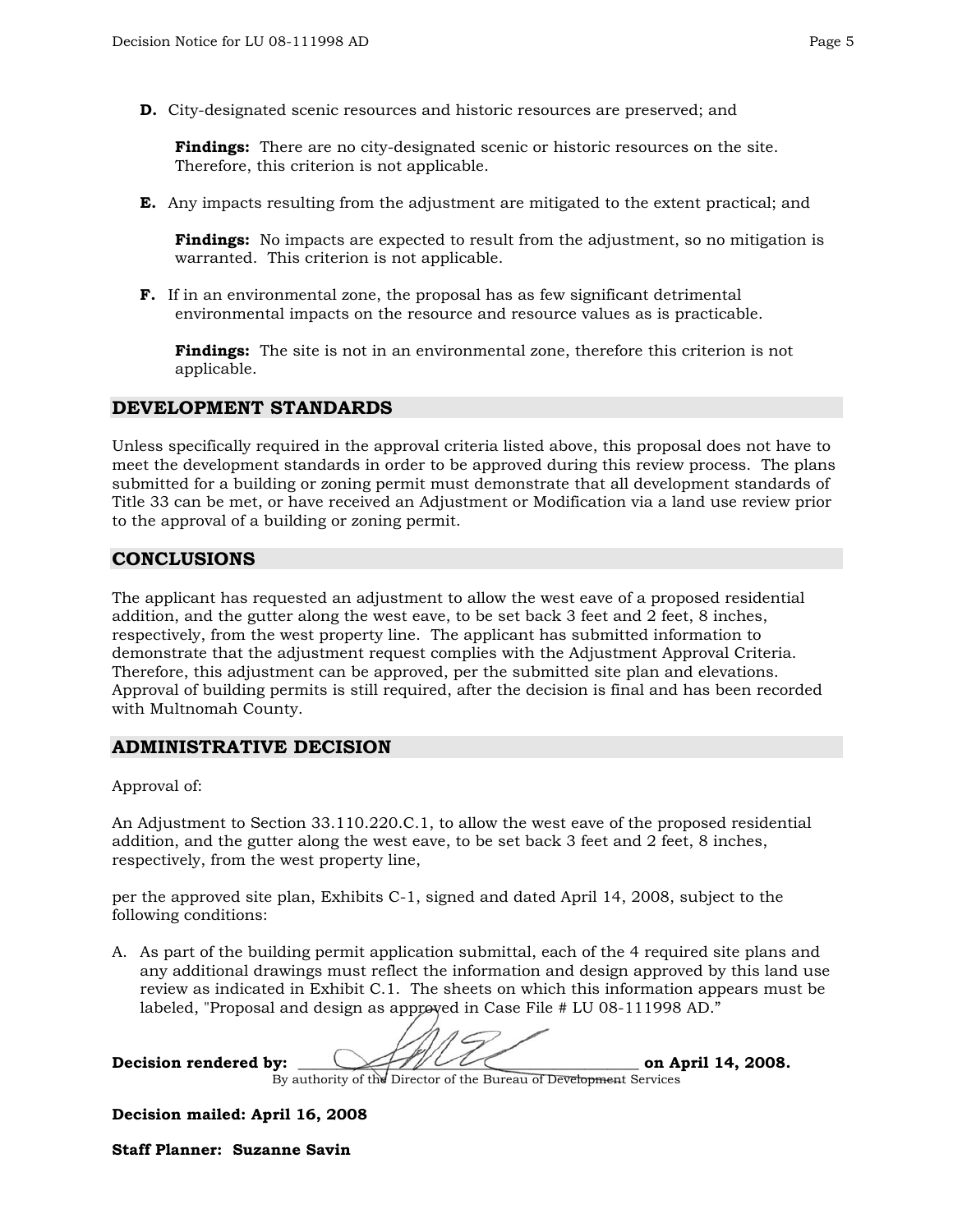**About this Decision.** This land use decision is **not a permit** for development. Permits may be required prior to any work. Contact the Development Services Center at 503-823-7310 for information about permits.

**Procedural Information.** The application for this land use review was submitted on February 28, 2008, and was determined to be complete on March 18, 2008.

*Zoning Code Section 33.700.080* states that Land Use Review applications are reviewed under the regulations in effect at the time the application was submitted, provided that the application is complete at the time of submittal, or complete within 180 days. Therefore this application was reviewed against the Zoning Code in effect on February 28, 2008.

*ORS 227.178* states the City must issue a final decision on Land Use Review applications within 120-days of the application being deemed complete. The 120-day review period may be waived or extended at the request of the applicant. In this case, the applicant did not waive or extend the 120-day review period.

#### **Some of the information contained in this report was provided by the applicant.**

As required by Section 33.800.060 of the Portland Zoning Code, the burden of proof is on the applicant to show that the approval criteria are met. The Bureau of Development Services has independently reviewed the information submitted by the applicant and has included this information only where the Bureau of Development Services has determined the information satisfactorily demonstrates compliance with the applicable approval criteria. This report is the decision of the Bureau of Development Services with input from other City and public agencies.

**Conditions of Approval.** If approved, this project may be subject to a number of specific conditions, listed above. Compliance with the applicable conditions of approval must be documented in all related permit applications. Plans and drawings submitted during the permitting process must illustrate how applicable conditions of approval are met. Any project elements that are specifically required by conditions of approval must be shown on the plans, and labeled as such.

These conditions of approval run with the land, unless modified by future land use reviews. As used in the conditions, the term "applicant" includes the applicant for this land use review, any person undertaking development pursuant to this land use review, the proprietor of the use or development approved by this land use review, and the current owner and future owners of the property subject to this land use review.

**Appealing this decision.** This decision may be appealed to the Adjustment Committee, which will hold a public hearing. Appeals must be filed **by 4:30 PM on April 30, 2008** at 1900 SW Fourth Ave. Appeals can be filed on the first floor in the Development Services Center until 3 p.m. After 3 p.m., appeals must be submitted to the receptionist at the front desk on the fifth floor. **An appeal fee of \$250 will be charged**. The appeal fee will be refunded if the appellant prevails. Recognized neighborhood associations are not subject to the appeal fee. Low-income individuals appealing a decision for their personal residence that they own in whole or in part may qualify for an appeal fee waiver. In addition, an appeal fee may be waived for a low income individual if the individual resides within the required notification area for the review**,** and the individual has resided at that address for at least 60 days. Assistance in filing the appeal and information on fee waivers is available from BDS in the Development Services Center. Fee waivers for low-income individuals must be approved prior to filing the appeal; please allow 3 working days for fee waiver approval. Please see the appeal form for additional information.

The file and all evidence on this case are available for your review by appointment only. Please contact the receptionist at 503-823-7967 to schedule an appointment. I can provide some information over the phone. Copies of all information in the file can be obtained for a fee equal to the cost of services. Additional information about the City of Portland, city bureaus, and a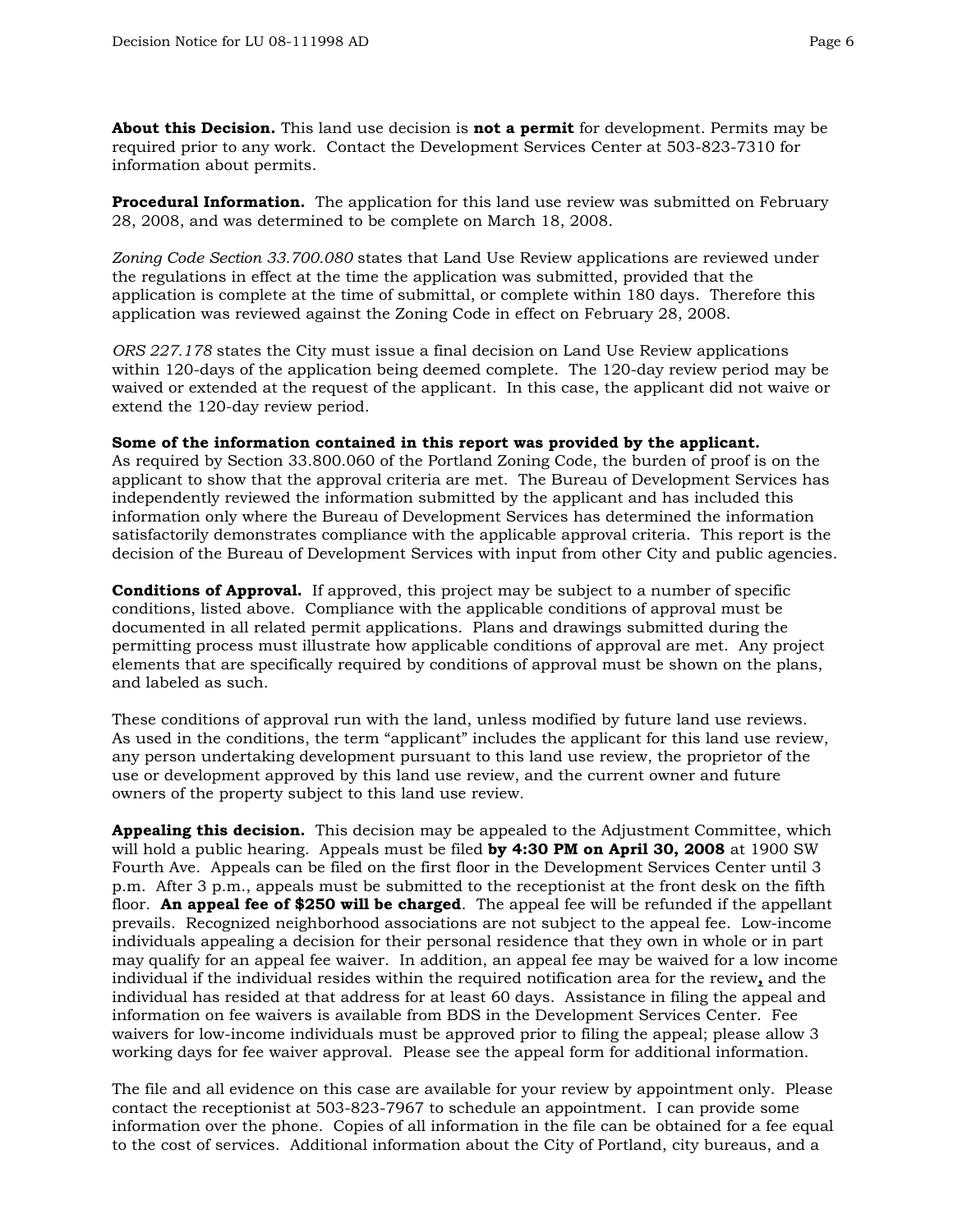digital copy of the Portland Zoning Code is available on the internet at [www.portlandonline.com.](http://www.ci.portland.or.us/)

**Attending the hearing.** If this decision is appealed, a hearing will be scheduled, and you will be notified of the date and time of the hearing. The decision of the Adjustment Committee is final; any further appeal must be made to the Oregon Land Use Board of Appeals (LUBA) within 21 days of the date of mailing the decision, pursuant to ORS 197.620 and 197.830. Contact LUBA at 550 Capitol St. NE, Suite 235, Salem, Oregon 97301, or phone 1-503-373-1265 for further information.

Failure to raise an issue by the close of the record at or following the final hearing on this case, in person or by letter, may preclude an appeal to the Land Use Board of Appeals (LUBA) on that issue. Also, if you do not raise an issue with enough specificity to give the Adjustment Committee an opportunity to respond to it, that also may preclude an appeal to LUBA on that issue.

#### **Recording the final decision.**

If this Land Use Review is approved the final decision must be recorded with the Multnomah County Recorder. A few days prior to the last day to appeal, the City will mail instructions to the applicant for recording the documents associated with their final land use decision.

- *Unless appealed,* The final decision may be recorded on or after **May 1, 2008 (the day following the last day to appeal).**
- A building or zoning permit will be issued only after the final decision is recorded.

The applicant, builder, or a representative may record the final decision as follows:

- By Mail: Send the two recording sheets (sent in separate mailing) and the final Land Use Review decision with a check made payable to the Multnomah County Recorder to: Multnomah County Recorder, P.O. Box 5007, Portland OR 97208. The recording fee is identified on the recording sheet. Please include a self-addressed, stamped envelope.
- In Person: Bring the two recording sheets (sent in separate mailing) and the final Land Use Review decision with a check made payable to the Multnomah County Recorder to the County Recorder's office located at 501 SE Hawthorne Boulevard, #158, Portland OR 97214. The recording fee is identified on the recording sheet.

For further information on recording, please call the County Recorder at 503-988-3034 For further information on your recording documents please call the Bureau of Development Services Land Use Services Division at 503-823-0625.

**Expiration of this approval.** An approval expires three years from the date the final decision is rendered unless a building permit has been issued, or the approved activity has begun.

Where a site has received approval for multiple developments, and a building permit is not issued for all of the approved development within three years of the date of the final decision, a new land use review will be required before a permit will be issued for the remaining development, subject to the Zoning Code in effect at that time.

Zone Change and Comprehensive Plan Map Amendment approvals do not expire.

**Applying for your permits.** A building permit, occupancy permit, or development permit may be required before carrying out an approved project. At the time they apply for a permit, permittees must demonstrate compliance with:

All conditions imposed herein;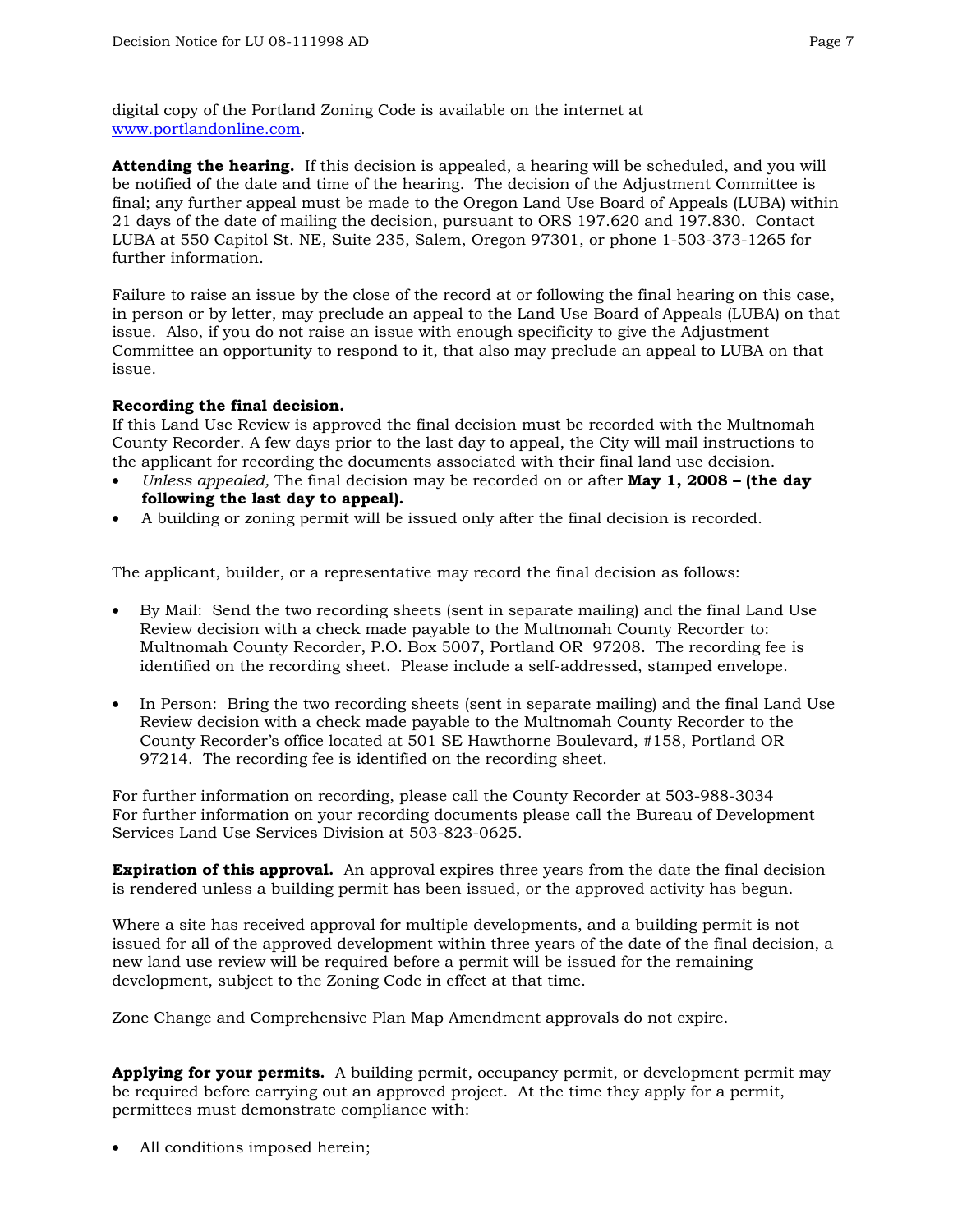- All applicable development standards, unless specifically exempted as part of this land use review;
- All requirements of the building code; and
- All provisions of the Municipal Code of the City of Portland, and all other applicable ordinances, provisions and regulations of the City.

#### **EXHIBITS**

### NOT ATTACHED UNLESS INDICATED

- A. Applicant's Statement
- B. Zoning Map (attached)
- C. Plans/Drawings:
	- 1. Site Plan (attached)
	- 2. Elevations (attached)
- D. Notification information:
	- 1. Mailing list
	- 2. Mailed notice
- E. Agency Responses:
	- 1. Bureau of Environmental Services
	- 2. Life/Safety Plan Review Section of BDS
	- 3. Site Development Section of BDS
	- 4. "No concerns" responses from Bureau of Transportation Engineering and Development Review, Water Bureau, Fire Bureau, Bureau of Parks, Forestry Division
- F. Correspondence:
	- 1. No correspondence received
- G. Other:
	- 1. Original LU Application
	- 2. Site History Research

**The Bureau of Development Services is committed to providing equal access to information and hearings. If you need special accommodations, please call 503-823- 0625 (TTY 503-823-6868).**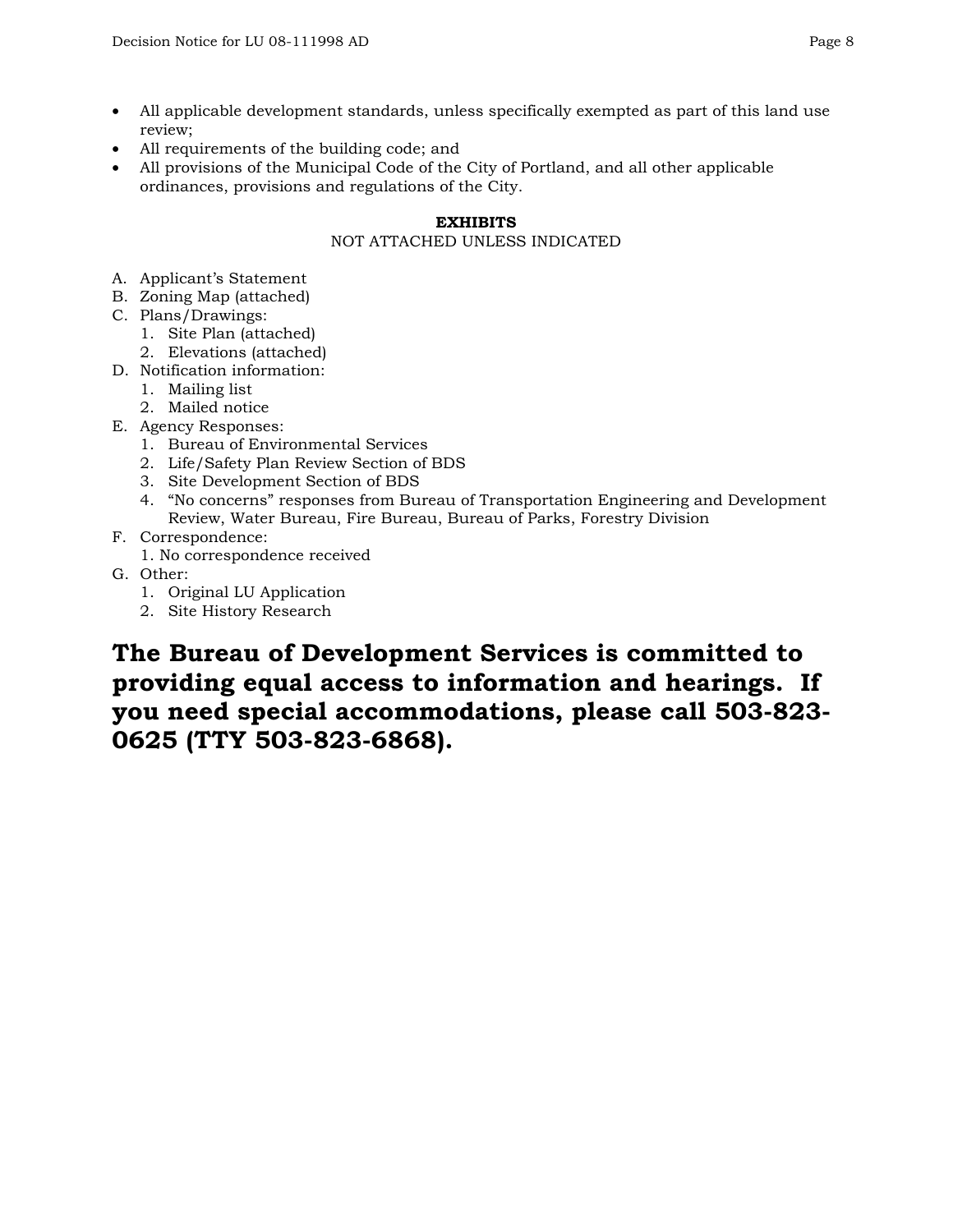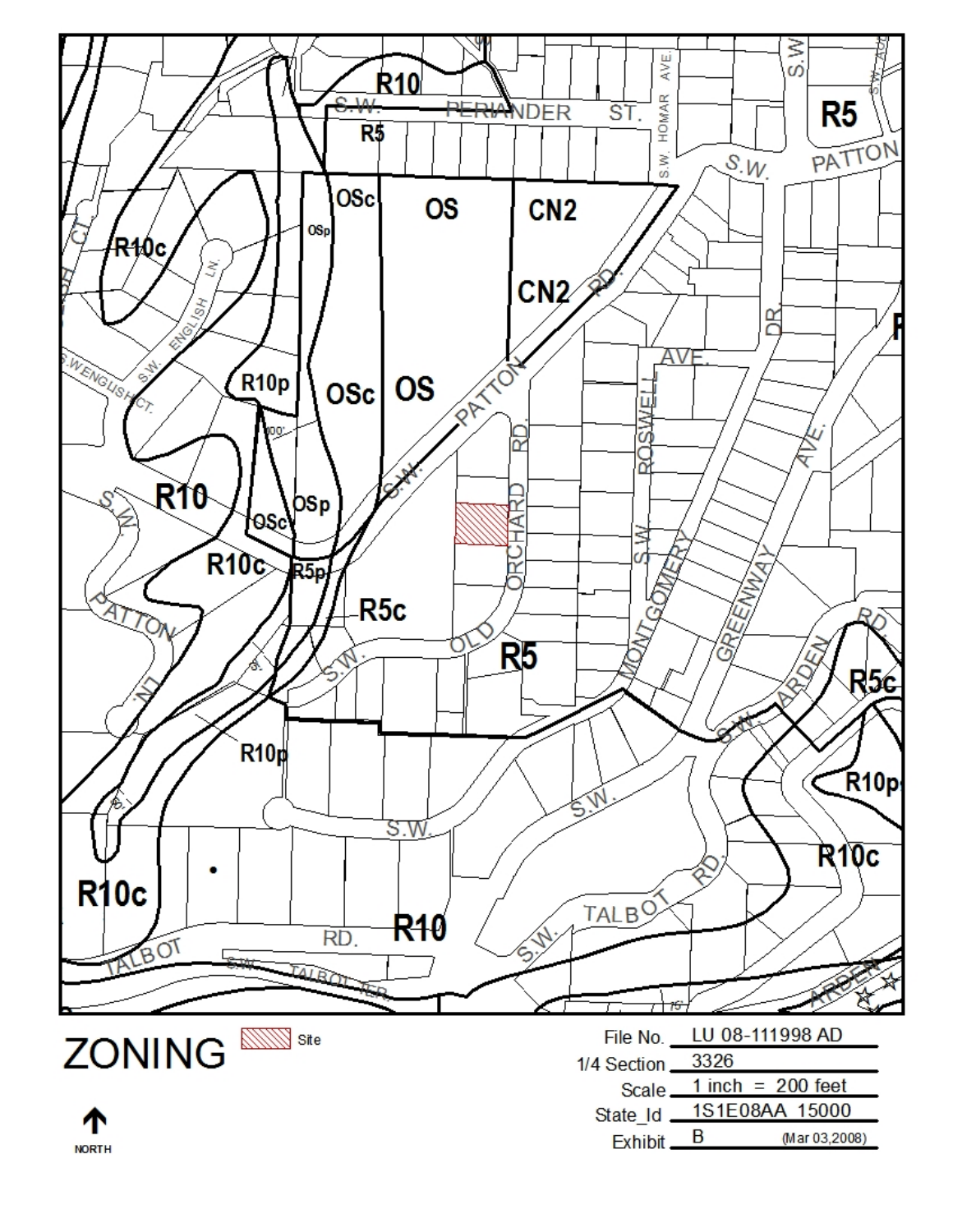